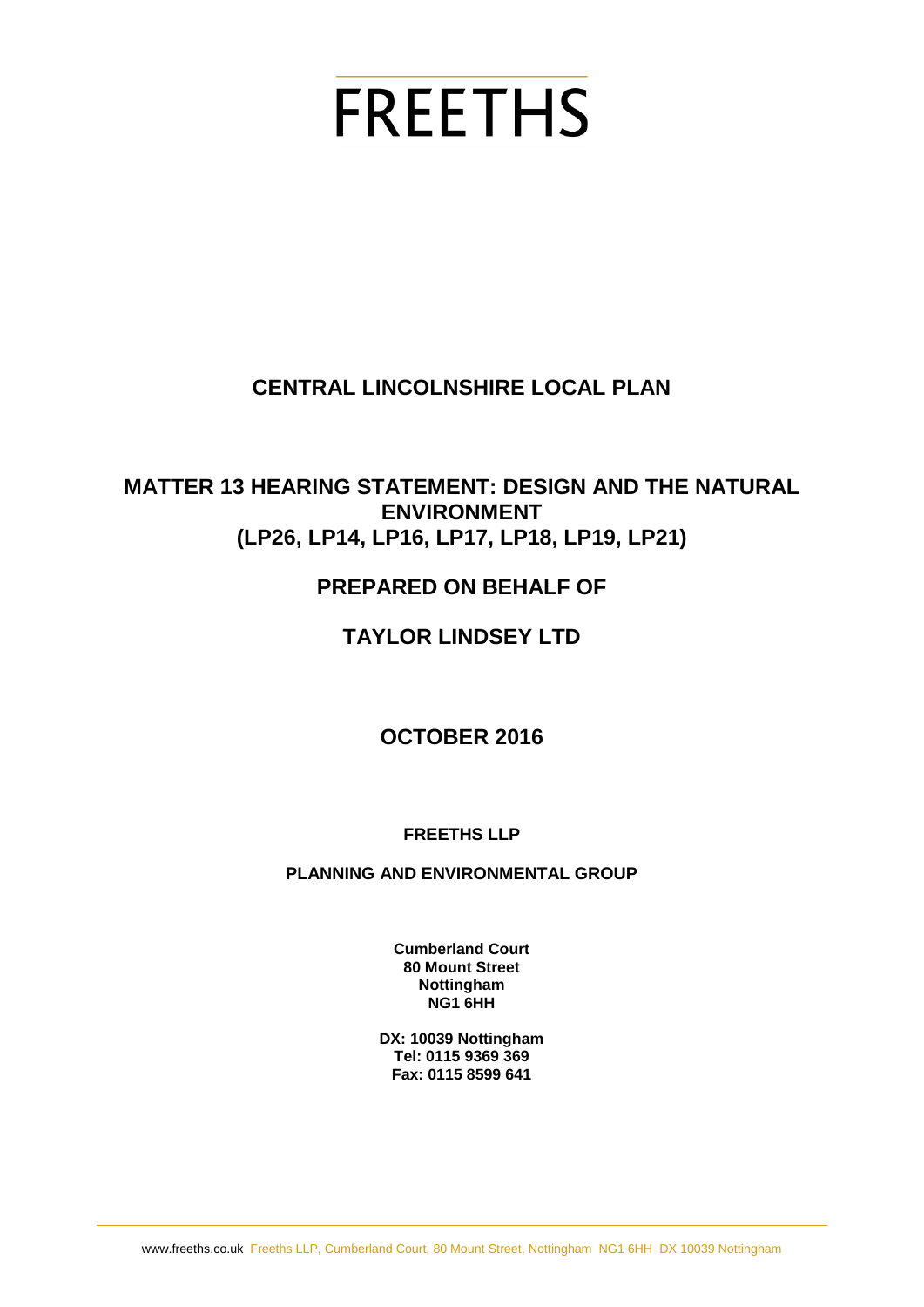#### **1. INTRODUCTION**

- 1.1. This Statement is prepared by Freeths LLP on behalf of our client Taylor Lindsey Ltd and is submitted as evidence as part of the Central Lincolnshire Local Plan Strategy examination. Taylor Lindsey Ltd is promoting a number of sites for development within the administrative area of Central Lincolnshire.
- 1.2. The issues covered by this Statement relate to Matter 13: Design and the Natural Environment of the 'Schedule of Matters, Issues & Question for Examination' dated 16/09/16 (updated 26/09/16) prepared by the Inspector and forming the basis of the Examination Hearings. This Statement responds specifically to questions 6 and 8 identified by the Inspector.

#### **2. COMMENTS**

## **Q6. Are the designations justified, effective and consistent with national** *policy? Are there any significant factors that indicate that any sites or areas should not have been designated?*

2.1. Land at Urban Street, Bracebridge Heath (CL416) is not justified, effective or consistent with national policy. To avoid unnecessary repetition, see response to Q8 below concerning this site.

### *Q8. What is the justification for including land at Urban Street, Bracebridge Heath (site CL416) within an Area of Great Landscape Value?*

2.2. The site is partly brownfield and it's designation as an Area of Great Landscape Value (AGLV) is disputed. An independent landscape review (Influence Report INF\_N0352-C R01 – May 2016) has been produced and previously submitted, concluding that the site (and adjacent Academy land) does not relate to the landscape characteristics of the wider AGLV. The report sets out that a more appropriate AGLV boundary would follow the southern edge of the playing fields and link round the eastern edge of the neighbouring Academy. Further, it should be noted that the Inspector reporting following the 2006 Local Plan Inquiry commented that development in this location would have limited impact in this regard and should not therefore be a barrier to development. We consider the site is located within the